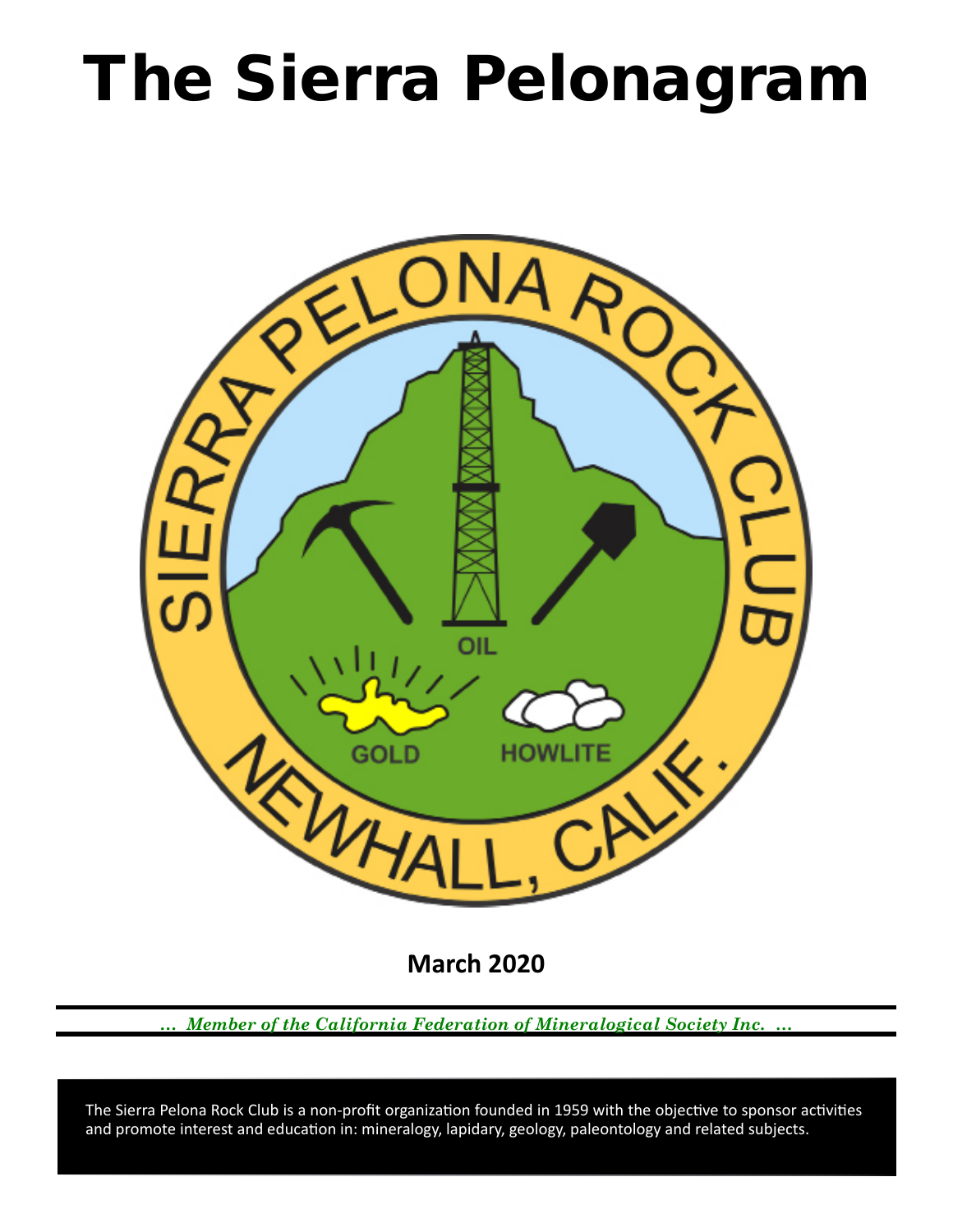

**Orbicular Granite**

Orbicular granite (also known as orbicular rock or orbiculite) is an uncommon plutonic rock type which is usually granitic in composition. These rocks have a unique appearance due to orbicules - concentrically layered, spheroidal structures, probably formed through nucleation around a grain in a cooling magma chamber. Almost one third of known orbicular rock occurrences are from Finland. The occurrences are usually very small.

The orbicules are formed by crystallization from a fluid-rich supercooled dioritic magma nucleated on seed crystals. The orbicules appear to have settled under gravity while each was still a skeletal mesh of crystals, since the orbicules are frequently deformed or molded against one another.

The accumulation of orbicules depletes the magma in mafic elements, and increases the silica and fluid content, and the granite nature of the matrix. Biotite flakes cut primary crystals and are thought to be secondary.

*Reference: Amazing Geologist, Facebook*



#### **Birthdays**

**April**

**March** Ruth Hidalgo Linda Jenkins Ed Learn Bruce Velie Bill Webber

Lynn Alexander Gerardo Guzman Joaquin Guzman Greg Mazourek Yolanda Resnick Michael Shane Michael Wertz



# **Officers:**

President – Bill Webber Vice‑President – Julie Tinoco Secretary: Heidi Webber Treasurer –Shana Brunes-Ruiz Federation Director (CFMS/AFMS) --Evelyn Velie

### **Chairpersons:**

Claim--Linda Jenkins Donation Rock Table--Akiko Strathmann Equipment--Bill Webber Field Trips – Julie Tinoco Historian ‑Open Hospitality – Evelyn Velie Membership – Heidi Webber Website-- Larry Holt Pelonagram Publisher, Editor – Heidi Webber Programs –Tina White Publicity –Bruce Velie Sunshine--Brigitte Mazourek

The Sierra Pelona Rock Club, is a member of the California and American Federation of Mineralogical Societies, Inc. (CFMS/AFMS). The general club meetings (Open to the public) are at 7:30 PM, on the 3rd Tuesday of each month at:

## **The Clubhouse of the Greenbrier Mobile Estates EAST 21301 Soledad Canyon Rd Canyon Country, CA 91351**

Contact the Club or the Sierra Pelonagram Editor at:

**Sierra Pelona Rock Club P.O. Box 221256 Newhall, Ca. 91322** Or e‑mail: hwebber@pacbell.net *Visit the SPRC website [www.sierrapelona.com](http://www.sierrapelona.com/)*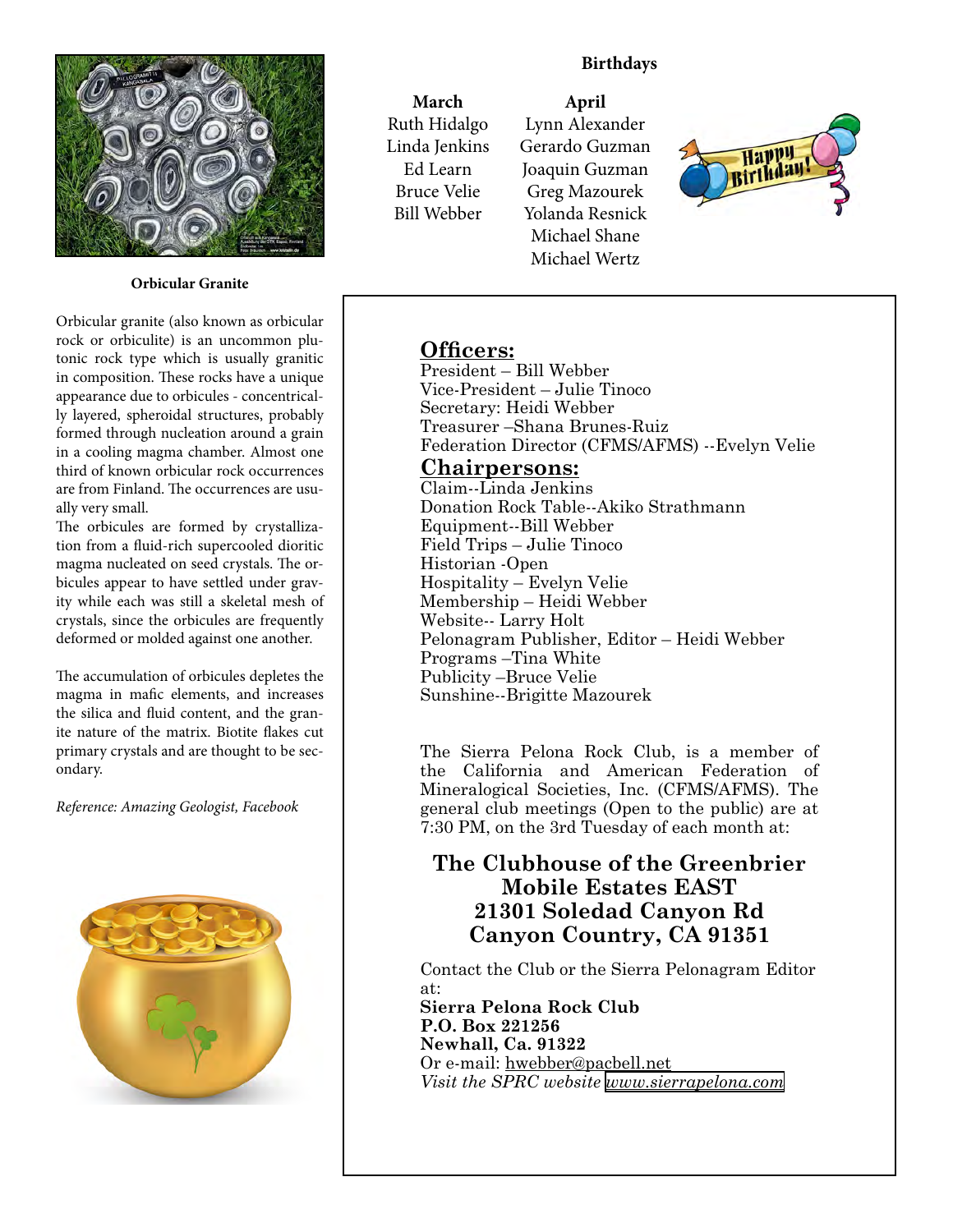

#### President's Message

 Here it is March and the country is in a bit of a crisis with the Covid-19 virus creating illness and havoc throughout the nation. Here in Santa Clarita at this time are three verified cases. The effect is significant—empty store shelves of just about any kind of food and sanitary item, high amounts of stress and fear, schools closed for several weeks, and pretty much any public meeting canceled. This would include our monthly general meetings. While we were discussing canceling the March meeting, the property managers closed all access to the clubhouse where we meet. This was a wise choice for them, since it is in a senior park, a segment of the population that is extremely vulnerable to Covid-19. We can't say if we will be able to have an April meeting either, things are so up in the air. It is all going to be played by ear.

 This is new territory for all of us, so please try to be patient with your friends, family and neighbors. We will keep you informed as much as possible, as soon as possible, of any future events. Being a creature of habit, I hope everything returns to normal, and soon! So take care and stay healthy!

Bill Webber SPRC President



Welcome to the SPRC **Goldie Crockett** May you be with us for many years and make many new friends!



**Sierra Pelona Rock Club Board Meeting** March 3, 2020 Greenbriar Estates Clubhouse

**Sierra Pelona Rock Club General Meeting** February 18, 2020 Greenbriar Estates Clubhouse

 The meeting was called to order at 7:40pm. We had one guest, Goldie Crockett. New members Alan Pollack and Theresa Colvin were given their membership packets and welcomed to the club.

 Julie Tinoco said that she was willing to take a group back to the Cady's to look for fluorite. It will not be an official club trip. She will do an email for those who are interested. This month's field trip will be Stoddard Wells Tailgate. Most people will just meet there on their own. The Antelope Valley Gem and Mineral club also leads a nice field trip early on Saturday, March 14, so be sure to be there early. You can get detail on their website, or Google Stoddard Wells Tailgate show.

 The meeting was adjourned at 8 for Tina White's program on fluorite.

Respectfully Submitted

Heidi S Webber Secretary, SPRC

 The meeting was called to order at 7:15pm. Bill and Heidi Webber, Evelyn Velie and Julie Tinoco were in attendance.

 Treasurer's Report: Shana was in Oregon helping her mother and submitted the report via email. Heidi motioned we accept the report pending changes. Julie seconded, passed.

 Field Trips: Julie said the March field trip will be the Stoddard Wells Tailgate show and their field trip for those who want on March 13-15. March 28 will be an unofficial field trip to look for fluorite again. RSVP will be mandatory for carpooling at any point. Some people drive to the area, but carpool on the dirt road which requires higher-clearance vehicles and she needs to know if there will be enough space for those who need to carpool. All-wheel drive is OK for this road, 4-wheel is better. April 18—we are still deciding on a turquoise field trip. The one to Nevada is very expensive with no guarantee of gathering much more than chips. May 30, a trip to Cambria for moonstone. June 6 will be the next workshop at Bill and Heidi's and June 20 will be the end of the season picnic. July and August the club is off because of the weather. There may be a spontaneous dinner or trip, the members will be notified.

 Membership: Heidi presented a membership application from Goldie Crockett. Goldie attended the February General Meeting and field trip with great excitement. Her application for membership passed unanimously. Welcome Goldie.

 CFMS: Evelyne said the Lodi Conference was June 27-29. She has raffle tickets if someone wants to buy them. She will bring them to the May meeting.

The meeting was adjourned at 8:12pm with Heidi making the motion, Julie seconding.

Respectfully Submitted

Heidi S Webber, Secretary, SPRC